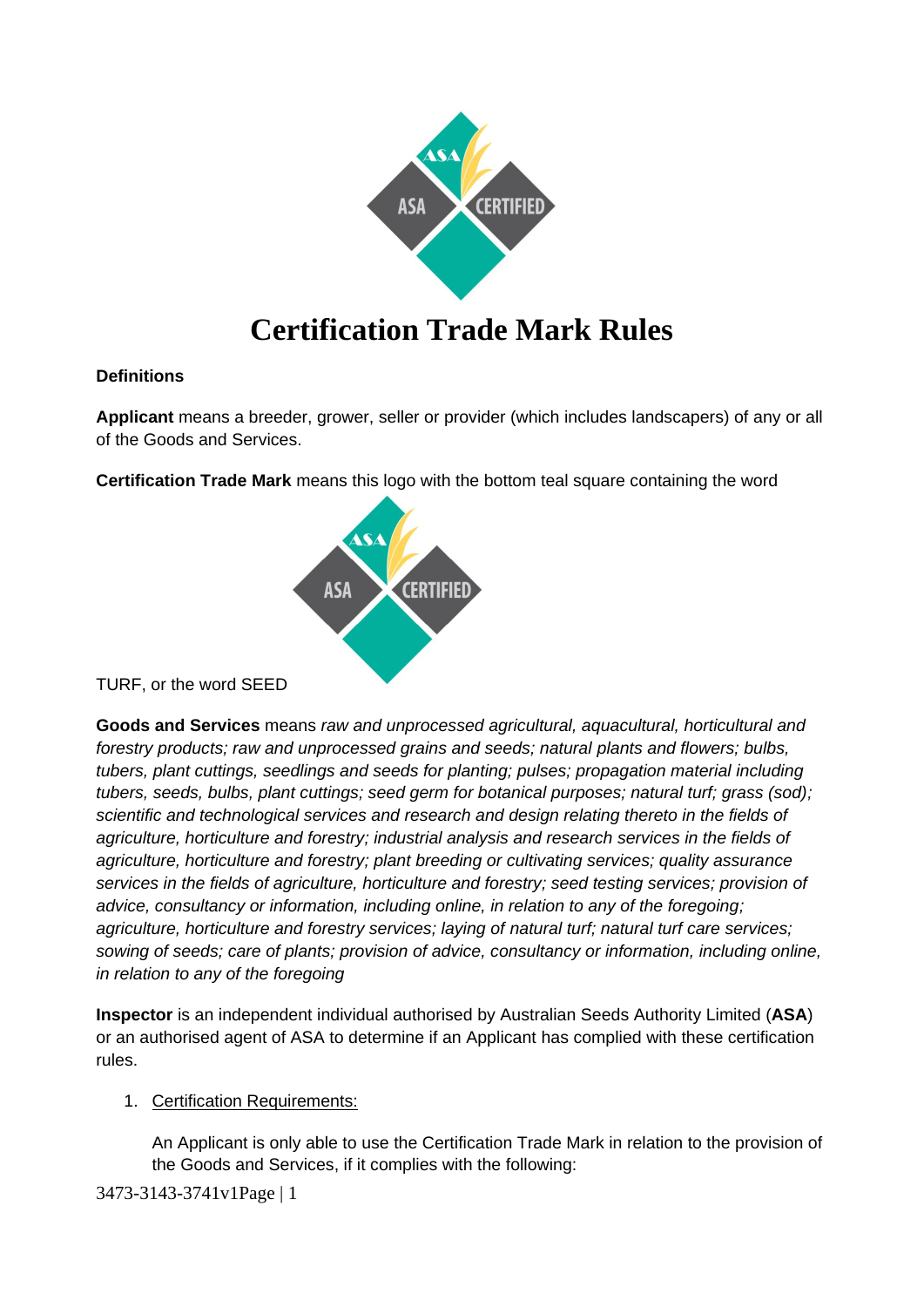- a. For use of the Certification Trade Mark with the word Turf in the bottom teal square, the individual (or company) must comply with the "Rules for the Certification of Vegetatively Propagated Turf" as set out at [https://turfcert.aseeds.com.au/.](https://turfcert.aseeds.com.au/)
- b. For use of the Certification Trade Mark with the word Seed in the bottom teal square, the individual (or company) must comply with the *OECD Schemes for the Varietal Certification or the Control of Seed Moving in International Trade* accessible at<http://www.oecd.org/agriculture/seeds/rules-regulations/> or where the seed is not covered by the aforementioned OECD scheme, the seed must comply with The Australian Seed Certification rules administered by ASA found at <https://aseeds.com.au/> (**ASA Website**).

#### 2. Process for Certification

The process for determining whether the Goods and Services meet the certification requirement is as follows:

a. *Step One*

The Applicant must apply to use the Certification Trade Mark in relation to specific goods and services, via the ASA Website.

b. *Step Two*

The Applicant must pay the non-refundable application fee, which is stated on the ASA Website.

Nb: The application fee is subject to change at the sole discretion of the Australian Seeds Authority Limited. The fee showing on the ASA Website is the fee applicable to any Application made at that time.

*c. Step Three*

The Applicant must request an Inspector through either ASA or an authorised agent of ASA to certify compliance with these rules and pay the Inspector's fee. This fee will change from time to time and will be set by ASA or an authorised agent of ASA. The current fee will be advised to the applicant prior to the first inspection. The inspector will ensure that the seed or turf crop meets all the requirements of the appropriate scheme and advise ASA and/or an authorised agent of ASA that it does, or does not, comply with the rules of the appropriate scheme

<span id="page-1-0"></span>d. *Step Four*

If the Applicant's goods or services are approved by the Inspector, then a statement of certification will be sent out to the Applicant along with a letter setting out how the Applicant is able to use the Certification Trade Mark, which is set out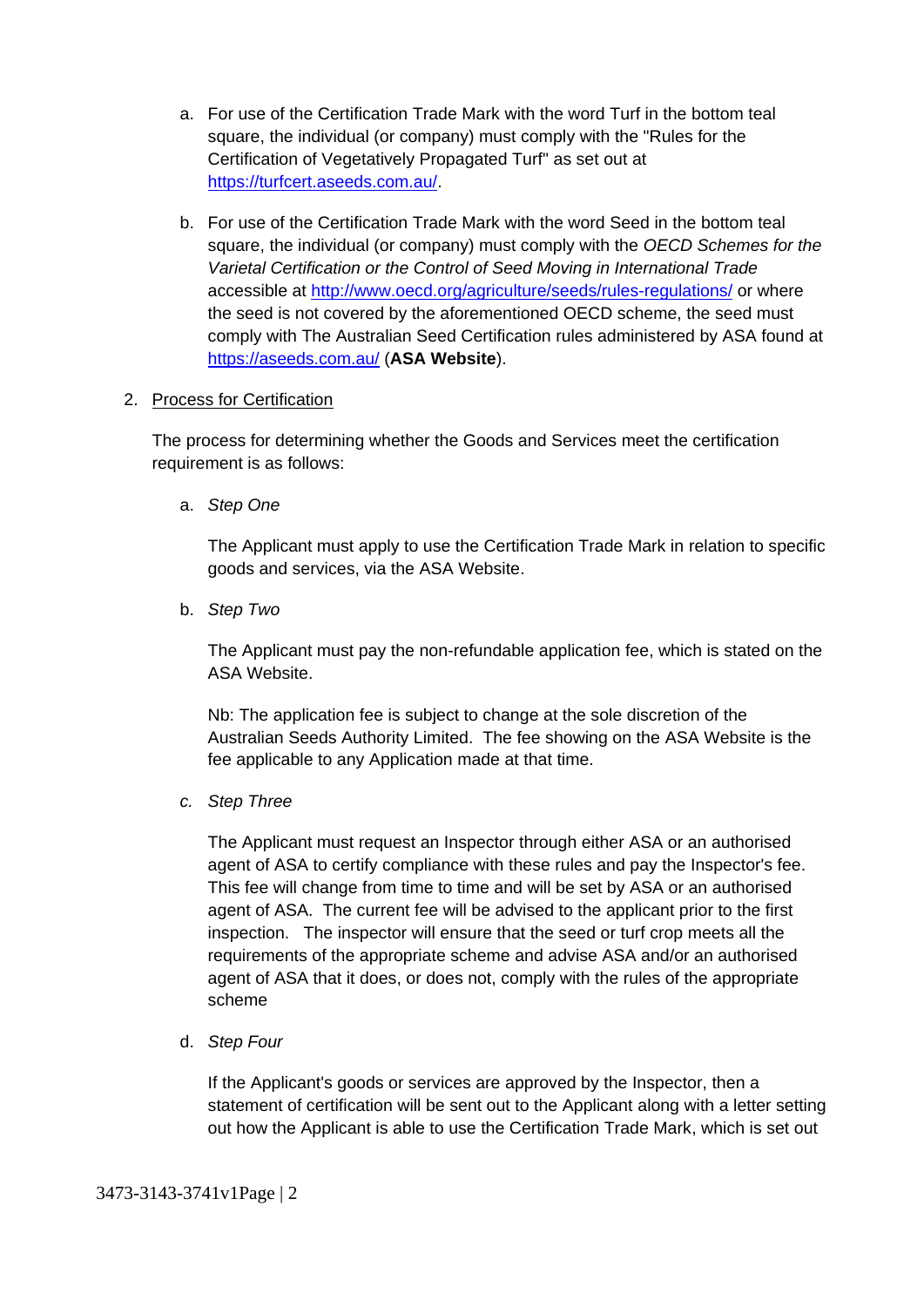in clause [4.](#page-2-0) The letter will also state in relation to what goods or services it may use it, and that the certification lasts for a period of 12 months.

e. *Step Five*

To continue using the Certification Trade Mark, the Applicant must re-apply each year.

#### 3. Approved Certifier (**Inspector**) Attributes

An Inspector must have –

- a. a minimum of 5 years (full time equivalent) experience in growing or breeding turf or seed, since entering the industry;
- b. a high level of knowledge and skills (both theoretical and practical) in identifying and categorising turf or seed;
- c. a genuine interest in and commitment to maintaining a high standard of quality and purity of turf and seed Goods and Services;
- d. preferably some training in plant science;
- e. strong support for ASA and this certification process;
- f. at least two high level industry referees or nominations; and
- g. their details registered on the ASA Website, including contact information, authorised until date, and authoriser details.

An Inspector must be authorised by either ASA or an agent of ASA and will only conduct inspections in relation to turf or seed if she/he has the necessary experience in relation to turf or seed e.g. a Turf Inspector cannot conduct seed inspections, unless she/he is also qualified in relation to assessment of seed (and vice-versa).

## <span id="page-2-0"></span>4. Requirements for use of the Certification Trade Mark in relation to the Goods and **Services**

- a. The Certification Trade Mark must be 8cm high by 8cm wide, or equivalent proportions thereto (e.g. 4cm x 4cm; 16cm x 16cm, etc.);
- b. Subject to [4.c,](#page-2-1) the height of the Certification Trade Mark must be at least, the lessor of:
	- i. One third the size of the height of the object on which it is placed; or
	- ii. 30cm;
- c. ASA may approve smaller dimensions, in its sole discretion, at the request of an Applicant. Such approval will only be provided in writing;

<span id="page-2-1"></span>3473-3143-3741v1Page | 3